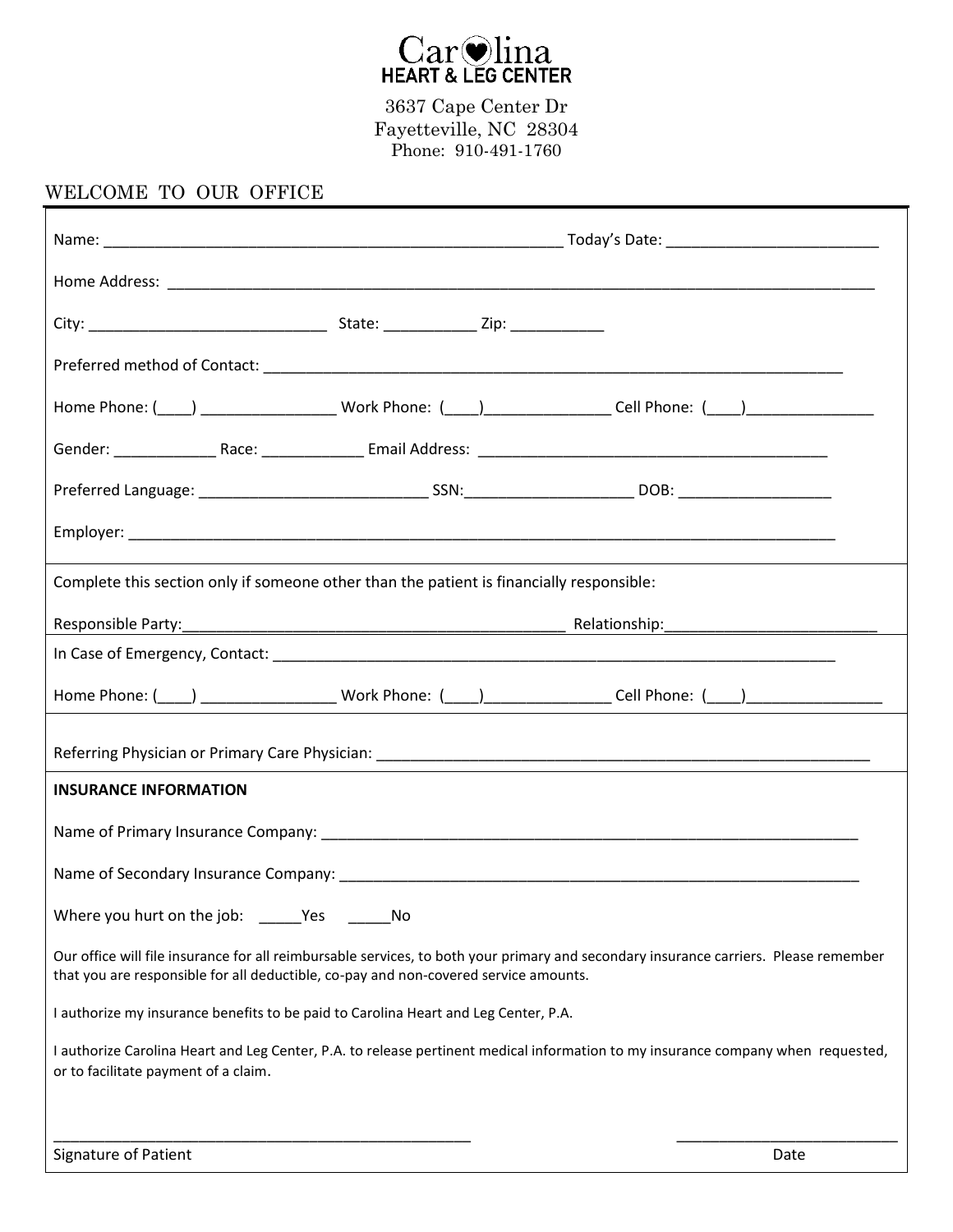# Car**v**lina

#### 3637 Cape Center Drive, Fayetteville, NC 28304

Medical History

### **MEDICAL HISTORY**

|                                                                                                                                                                                                                                                                  |                                                                                                                                                                                                                                                                                                                                                                                                                                                                                                                                                        | DOB: the contract of the contract of the contract of the contract of the contract of the contract of the contract of the contract of the contract of the contract of the contract of the contract of the contract of the contr<br>Gender: New York Control of the Control of the Control of the Control of the Control of the Control of the Control of the Control of the Control of the Control of the Control of the Control of the Control of the Control of |  |  |  |  |
|------------------------------------------------------------------------------------------------------------------------------------------------------------------------------------------------------------------------------------------------------------------|--------------------------------------------------------------------------------------------------------------------------------------------------------------------------------------------------------------------------------------------------------------------------------------------------------------------------------------------------------------------------------------------------------------------------------------------------------------------------------------------------------------------------------------------------------|------------------------------------------------------------------------------------------------------------------------------------------------------------------------------------------------------------------------------------------------------------------------------------------------------------------------------------------------------------------------------------------------------------------------------------------------------------------|--|--|--|--|
|                                                                                                                                                                                                                                                                  | _ Allergy to Iodine (X-Ray), Dye, or Shellfish: ____                                                                                                                                                                                                                                                                                                                                                                                                                                                                                                   |                                                                                                                                                                                                                                                                                                                                                                                                                                                                  |  |  |  |  |
|                                                                                                                                                                                                                                                                  |                                                                                                                                                                                                                                                                                                                                                                                                                                                                                                                                                        |                                                                                                                                                                                                                                                                                                                                                                                                                                                                  |  |  |  |  |
|                                                                                                                                                                                                                                                                  | DO YOU HAVE OR HAVE HAD ANY OF THE FOLLOWING: (Please describe as necessary)                                                                                                                                                                                                                                                                                                                                                                                                                                                                           |                                                                                                                                                                                                                                                                                                                                                                                                                                                                  |  |  |  |  |
| Chest Pain<br>Angina<br><b>Heart Attack</b><br><b>Heart Catheterization</b><br>Angioplasty/Stent<br>Cardiac Bypass<br>Murmur<br><b>Heart Valve Problems</b>                                                                                                      | <b>Rheumatic Fever</b><br><b>Heart Failure</b><br><b>Shortness of Breath</b><br>Leg Swelling<br><b>Heart Rhythm Problems</b><br>Palpitations<br><b>Dizziness</b><br>Fainting                                                                                                                                                                                                                                                                                                                                                                           | Pacemaker<br>Defibrillator<br>Poor Circulation<br>Leg Pain or Cramps<br>Angioplasty/Stent to leg artery<br><b>Bypass Surgery to Legs</b><br>Carotid Artery Blockage or<br>Surgery<br>Aortic Aneurysm or Surgery                                                                                                                                                                                                                                                  |  |  |  |  |
| <b>High Blood Pressure</b><br><b>Diabetes Mellitus</b><br><b>High Cholesterol</b><br>Stroke or Mini Stroke<br>Seizure<br><b>Brain Tumor / Aneurysm</b><br>Thyroid Problem or Surgery<br>Emphysema / Asthma<br>Lung Cancer<br><b>Blood Clots in Legs or Lungs</b> | Liver Disease (Hepatitis or Cirrhosis)<br>Kidney Disease / Kidney Failure<br>Hemodialysis<br><b>Kidney Stones</b><br>Fibromyalgia<br><b>Lupus or Rheumatoid Disease</b><br><b>Bleeding Problems</b><br>Any Cancer: Any Cancer Management of the Cancer Management of the Cancer Management of the Cancer Management of the Cancer Management of the Cancer Management of the Cancer Management of the Cancer Management of the Cancer<br>Previous Operations: Note and the contract of the contract of the contract of the contract of the contract of | _______Bleeding Ulcers<br><b>Gallstones or Surgery</b><br><b>Acid Reflux</b><br><b>Rectal Bleeding</b><br>HIV / AIDS<br>Anemia<br>Sleep Apnea                                                                                                                                                                                                                                                                                                                    |  |  |  |  |
| Personal Habits:<br>Tobacco Use: Cigarettes / Cigar ___________/Day<br>Alcohol Use:<br>Type                                                                                                                                                                      | Amount                                                                                                                                                                                                                                                                                                                                                                                                                                                                                                                                                 | Chewing/Snuff Tobacco: ______ Yes _____<br>No<br>/Day                                                                                                                                                                                                                                                                                                                                                                                                            |  |  |  |  |
| Family History:<br>Relationship<br><b>Heart Disease</b><br>Sudden Death<br>Hypertension                                                                                                                                                                          | Age<br><b>Diabetes</b><br>High Cholesterol<br>Stroke                                                                                                                                                                                                                                                                                                                                                                                                                                                                                                   | Relationship<br>Age                                                                                                                                                                                                                                                                                                                                                                                                                                              |  |  |  |  |

*Authorization:* I hereby authorize Carolina Heart and Leg Center (physician/staff) to examine me and make such tests and perform such procedures as are reasonable and necessary for diagnosis of my condition and also consent to required treatment. I hereby authorize Carolina Heart and Leg Center, P.A. to release any medical information accumulated in my records during the course of my medical examination or treatment to any doctor, hospital or other health care agency if required so or felt deemed necessary in regard to my health/treatment. In addition, I hereby authorize the release of my medical information contained in any other doctor's office, hospital, or health care agency's records to Carolina Heart and Leg Center, P.A. to facilitate my medical care. I permit a copy of the above to be used in place of the original, which has been filed in the office of Carolina Heart and Leg Center, P.A

\_\_\_\_\_\_\_\_\_\_\_\_\_\_\_\_\_\_\_\_\_\_\_\_\_\_\_\_\_\_\_ \_\_\_\_\_\_\_\_\_\_\_\_\_\_\_\_\_\_\_\_\_\_\_\_\_\_\_\_\_\_\_\_\_\_\_\_\_ \_\_\_\_\_\_\_\_\_\_\_\_\_\_\_\_\_\_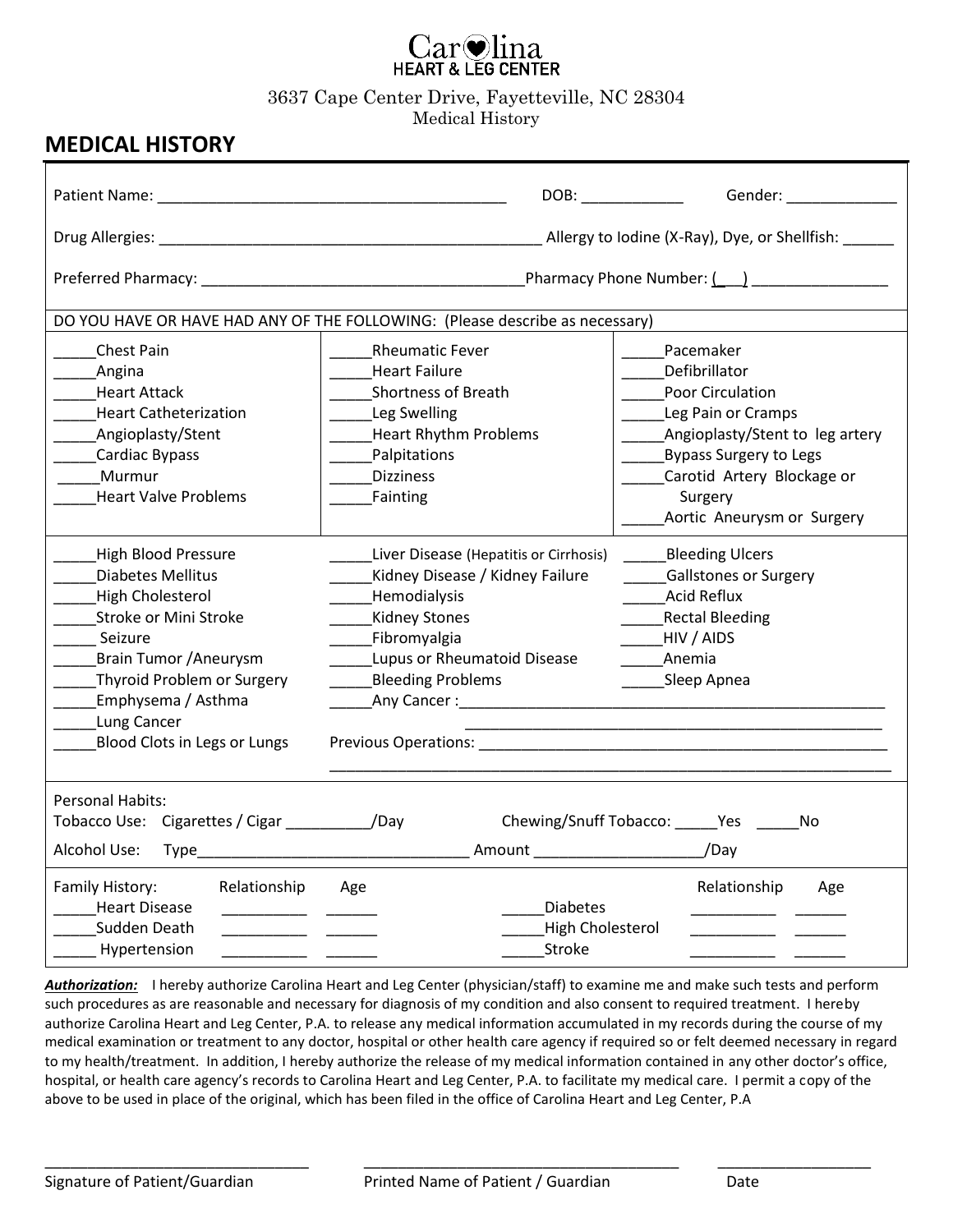

3637 Cape Center Dr Fayetteville, NC 28304 Phone: 910-491-1760

## **TB QUESTIONAIRE**

Patient Name: \_\_\_\_\_\_\_\_\_\_\_\_\_\_\_\_\_\_\_\_\_\_\_\_\_\_\_\_\_\_\_\_\_\_\_\_\_\_\_\_\_\_\_\_\_\_\_\_

Date of Birth: \_\_\_\_\_\_\_\_\_\_\_\_\_\_\_\_\_\_\_\_\_\_\_\_\_

|   | Date:                                               |  |  |  |  |  |
|---|-----------------------------------------------------|--|--|--|--|--|
| 1 | Have you had a persistent cough or 3 weeks or more? |  |  |  |  |  |
| 2 | Have you been coughing up blood or 3 weeks or more? |  |  |  |  |  |
| 3 | Have you had night sweats that soak your sheets?    |  |  |  |  |  |
| 4 | Have you unexplained weight loss?                   |  |  |  |  |  |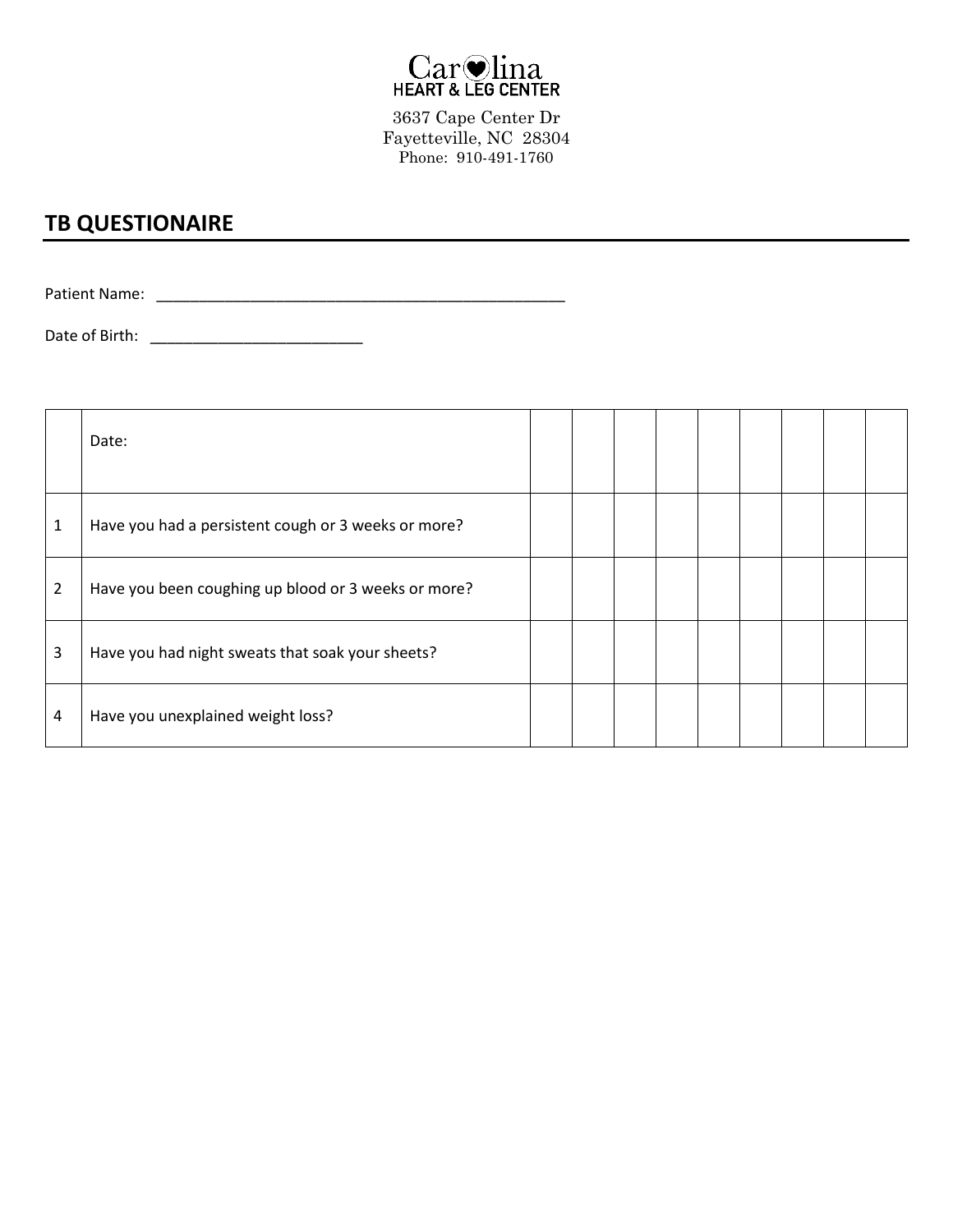## **HEART & LEG CENTER**

3637 Cape Center Drive Fayetteville, NC 28304 Phone: 910-491-1760 Fax: 910-491-1764

#### **Authorization to Release Information**

|                                                                                          |                                                                                                                       | DOB:                                |     |  |
|------------------------------------------------------------------------------------------|-----------------------------------------------------------------------------------------------------------------------|-------------------------------------|-----|--|
|                                                                                          | I hereby request a copy of my medical records as indicated below, be released to me.                                  |                                     |     |  |
|                                                                                          | I elect to have these records mailed to me; records will be ready in twenty-one (21) business days.                   |                                     |     |  |
|                                                                                          | I elect to pick these records up in person; record will be ready in twenty-one (21) business days.                    |                                     |     |  |
|                                                                                          | Physician/Facility's Name                                                                                             | <b>Phone Number</b>                 |     |  |
| Address                                                                                  | City                                                                                                                  | State                               | ZIP |  |
| to release my medical records to, as indicated below Carolina Heart and Leg Center, P.A. |                                                                                                                       |                                     |     |  |
|                                                                                          | I consent to and authorize Carolina Heart and Leg Center, P.A., to release my medical records as indicated below, to: |                                     |     |  |
| Physician/Facility's Name                                                                |                                                                                                                       | Phone Number                        |     |  |
| Address                                                                                  | City                                                                                                                  | State                               | ZIP |  |
| Please select the specific type of information to be released includes:                  |                                                                                                                       |                                     |     |  |
| History & Physical                                                                       |                                                                                                                       | Operative / Procedure Report(s)     |     |  |
| Consults/Office Notes                                                                    |                                                                                                                       | <b>Emergency Department Notes</b>   |     |  |
| Labs / X-rays / EKGs                                                                     |                                                                                                                       | Consults, Progress Notes (Hospital) |     |  |
| Other (Specify)                                                                          |                                                                                                                       |                                     |     |  |

I Do \_\_\_\_ I Do Not \_\_\_\_\_ authorize the release of portions of the record relating to substance abuse, psychological / psychiatric conditions and/or communicable disease, including immunodeficiency virus (HIV), if present.

I understand that I may revoke this consent at any time in writing except to the extent that the information has already been released pursuant to this consent and before I have revoked my consent. Otherwise, this consent shall continue to be valid only for as long as reasonably necessary to carry out the purposes enumerated above or unless it is with release to an Insurance company for payment for medical and/or hospitalization benefits, it will automatically expire one year after date signed, whichever is the earliest date. I have been informed and understand that information disclosed pursuant to this authorization may be subject to re-disclosure by a recipient of such information It is possible that once disclosed the privacy of the information will no longer be protected under federal medical privacy law.

NOTE: Unless otherwise permitted by law, further release of this information is prohibited without prior written consent.

| Signature of Patient or Legal Representative | Date                |
|----------------------------------------------|---------------------|
| State Relationship to Patient                | <b>Phone Number</b> |
| Signature of Witness                         | Date                |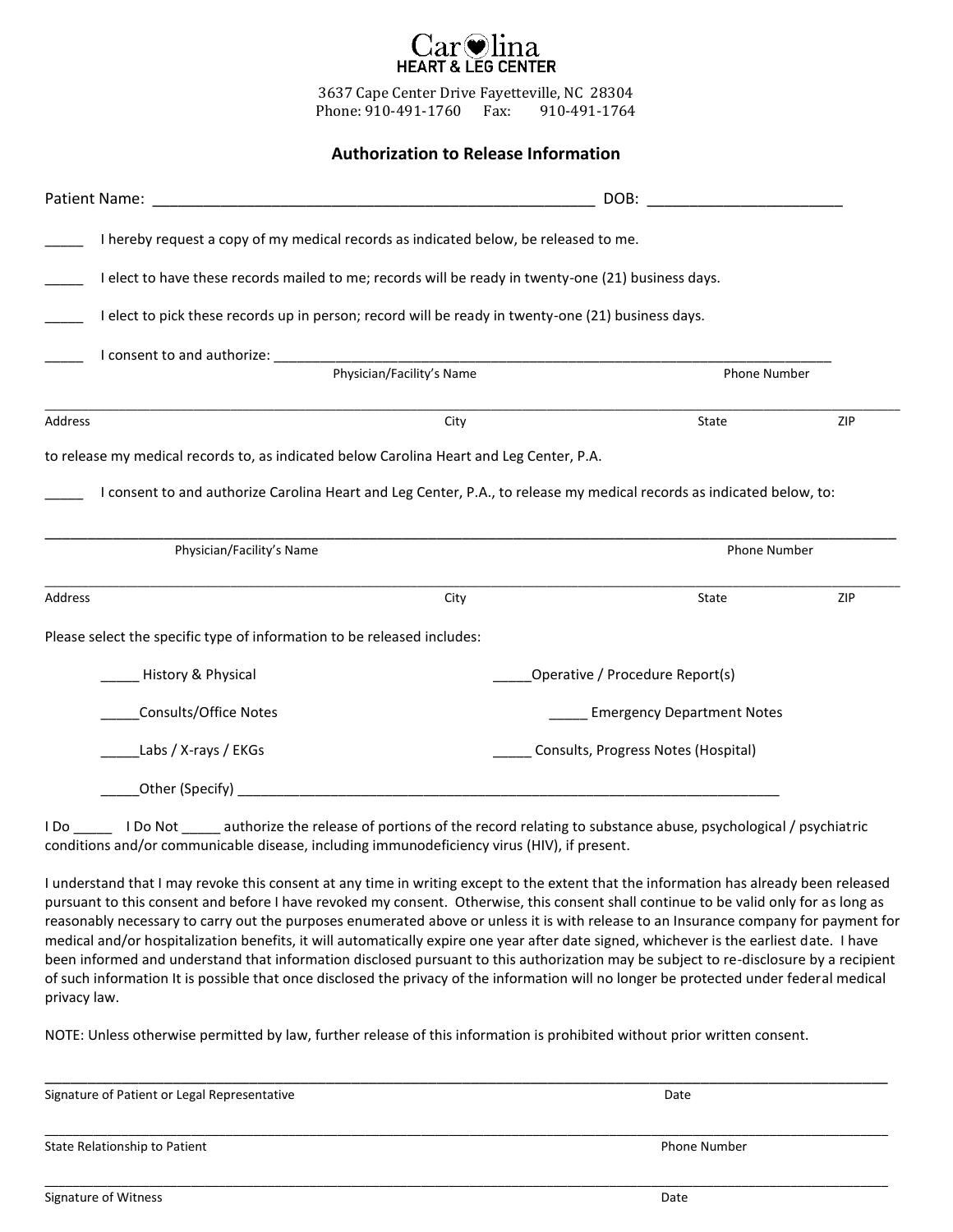

3637 Cape Center Drive Fayetteville, NC 28304 Phone: 910-491-1760 Fax: 910-491-1764

#### **Forms Completion Policy**

Patient Name: \_\_\_\_\_\_\_\_\_\_\_\_\_\_\_\_\_\_\_\_\_\_\_\_\_\_\_\_\_\_\_\_\_\_\_\_\_\_\_\_\_\_ DOB: \_\_\_\_\_\_\_\_\_\_\_\_\_\_\_\_\_\_\_\_

Carolina Heart and Leg Center, P.A. requires payment for the completion of forms the patient asks us to complete on their behalf. We receive many requests which require increase administrative time and financial resources in excess of what is normally needed to complete the medical records.

Instructions:

- Submit the form completion request well in advance of when they are needed. We will attempt to complete the forms as quickly as possible however, to properly address them we need adequate time to review the patient's records.
- Patient must complete all their information on the form prior to giving the forms to us.
- Provide a stamped, addressed envelope to expedite mailing of completed forms.

We will make every effort to complete these forms within 7-10 business days; however, we cannot make any assurance of completion with the patient' time frame(s). Payment is required prior to completion of all forms.

The following forms will be assessed a \$25 fee for completion:

- FMLA
- Workers Compensation
- Disability
- Letter of Condition
- Miscellaneous Patient request

Multiple page forms will be completed at no charge to the patient:

• DMV Disability Placard

By signing below, I attest that I have read and understand the above consent. I have been provided of copy of this document for my records.

\_\_\_\_\_\_\_\_\_\_\_\_\_\_\_\_\_\_\_\_\_\_\_\_\_\_\_\_\_\_\_\_\_\_\_\_\_\_\_\_\_\_\_\_\_\_\_\_\_\_\_\_\_\_\_\_\_\_\_\_\_\_\_\_\_\_\_\_\_\_\_\_\_\_\_\_\_\_\_\_\_\_\_\_\_\_\_\_\_\_\_\_\_\_\_\_

\_\_\_\_\_\_\_\_\_\_\_\_\_\_\_\_\_\_\_\_\_\_\_\_\_\_\_\_\_\_\_\_\_\_\_\_\_\_\_\_\_\_\_\_\_\_\_\_\_\_\_\_\_\_\_\_\_\_\_\_\_\_\_\_\_\_\_\_\_\_\_\_\_\_\_\_\_\_\_\_\_\_\_\_\_\_\_\_\_\_\_\_\_\_\_\_

Signature of Patient or Legal Representative Date Date Date Date

Printed Name of Patient or Patient Representative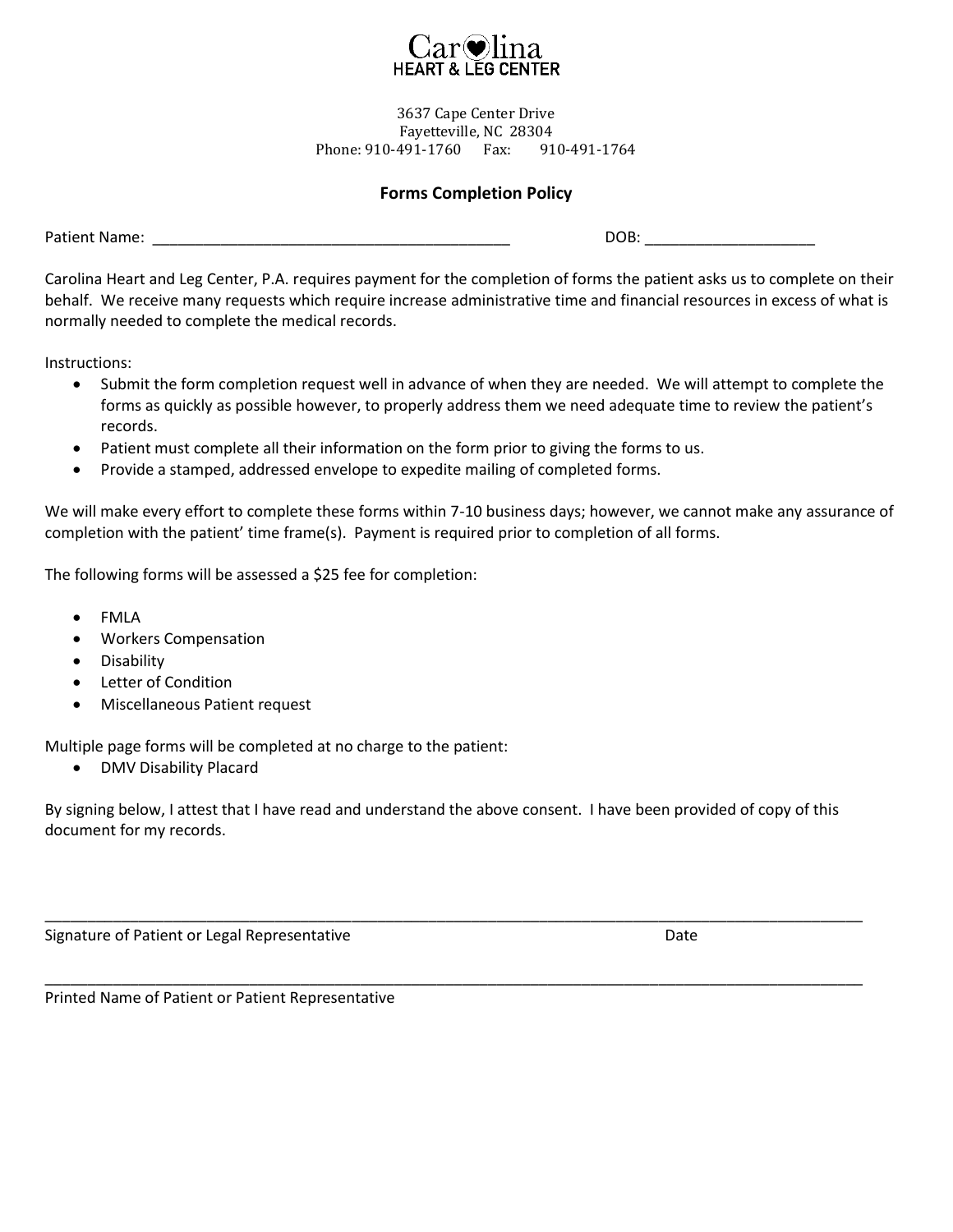

3637 Cape Center Drive Fayetteville, NC 28304 Phone: 910-491-1760 Fax: 910-491-1764

#### **Consent for Use/Disclosure of Health Information**

Patient Name:  $\Box$  DOB:  $\Box$  DOB:  $\Box$ 

#### **Notice of Patient:**

By signing this form, you grant us consent to use and disclosure protected health care information for the purposes of treatment, various activities associated with payment and healthcare operations. Our Notice of Privacy Practices provides more detail on our treatment, payment activities and healthcare operations. If there is not a copy of the Notice accompanying this consent form, please ask for one. We encourage you to read it since it provides details on how information about you may be used and/or disclosed and describes certain rights you have regarding your healthcare information.

As stated in our Notice a Privacy Practices, we reserve the right to change our privacy practices. If we should do so, we will issue a revised Noticed. Since revisions may apply to your healthcare information, you have a right to receive a copy by contacting our Privacy Officer.

You have the right to revoke your Consent by giving written notice to our privacy officer. The revocation will not affect actions that were already taken in reliance upon this Consent. You should also understand that if you revoke this Consent we may decline to treat you.

You are entitled to a copy of this Consent form after you have signed it.

#### *To be completed by Patient or Patient's Representatives*

I, \_\_\_\_\_\_\_\_\_\_\_\_\_\_\_\_\_\_\_\_\_\_\_\_\_\_\_\_\_\_\_\_\_\_\_\_\_\_\_\_\_, have read the contents of this consent form and the Notice of Privacy Practices. I understand that I am giving you my consent to use and disclosed my healthcare information to carry out treatment, payment activities and healthcare operations.

|                                | , give consent for Carolina Heart and Leg Center, P.A. to speak with |
|--------------------------------|----------------------------------------------------------------------|
|                                | , in regards to my payment options for patient responsibility. My    |
| relationship to this person is |                                                                      |

\_\_\_\_\_\_\_\_\_\_\_\_\_\_\_\_\_\_\_\_\_\_\_\_\_\_\_\_\_\_\_\_\_\_\_\_\_\_\_\_\_\_\_\_\_\_\_\_\_\_\_\_\_\_\_\_\_\_\_\_\_\_\_\_\_\_\_\_\_\_\_\_\_\_\_\_\_\_\_\_\_\_\_\_\_\_\_\_\_\_\_\_\_\_\_\_

\_\_\_\_\_\_\_\_\_\_\_\_\_\_\_\_\_\_\_\_\_\_\_\_\_\_\_\_\_\_\_\_\_\_\_\_\_\_\_\_\_\_\_\_\_\_\_\_\_\_\_\_\_\_\_\_\_\_\_\_\_\_\_\_\_\_\_\_\_\_\_\_\_\_\_\_\_\_\_\_\_\_\_\_\_\_\_\_\_\_\_\_\_\_\_\_

Signature of Patient or Legal Representative Date Date Date Date

Printed Name of Patient or Patient Representative **Relationship** Relationship

Our Privacy Officer can be contacted as follows: Name of privacy officer: Trish Haynes Practice address: 3637 Cape Center Drive, Fayetteville, NC 28304 Practice phone number: 910-491-1760 FAX: 910-491-1764

This form does not constitute legal advice and covers only had rolled not state laws.